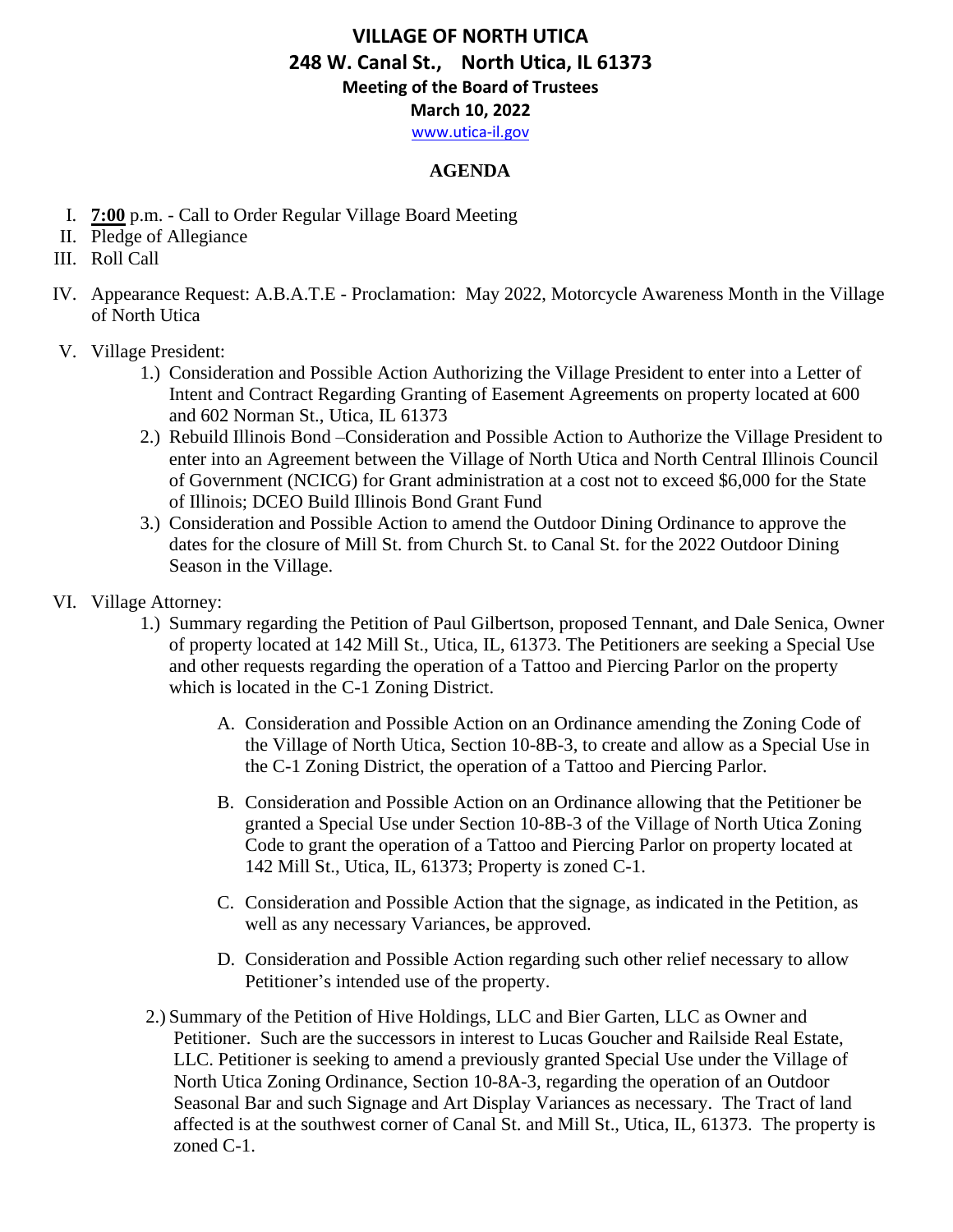- A. Consideration and Possible Action that the Petitioners be granted an amendment to the Special Use approved previously by Village of North Utica Ordinance 2021-13 as follows:
	- a) To delete the prohibition on amplified sound as stated in Section d. of the Special Use, subject to Village Regulations of the Sound Amplification Ordinance and;
	- b) To delete the limitation in hours of operation as stated in Section f. of the Special Use and;
	- c) To receive such signage and / or art Variances as necessary and;
	- d) To prohibit enclosure of the outdoor Bier Garten structure and;
	- e) For such other relief, including consent to the new Ownership / Petitioner, as is necessary to allow the Petitioner's intended use of the property.
- B. Consideration and Possible Action to Amend the Village of North Utica Liquor Ordinance to create an annual Brew Pub License.
- C. Consideration and Possible Action to grant an annual Brew Pub Liquor License to Bier Garten, LLC for their outdoor Bier Garten property located at 101 Canal St., Utica, IL, 61373. The property is zoned C-1.
- 3.) Consideration and Possible Action on amending Ordinance 2021-33, imposing a Moratorium on the issuance of licenses for hotels, motels, boarding houses, lodging houses, bed and breakfast establishments, and vacation rental units within the Village of North Utica.
- VII. Consent Agenda: Consideration and Possible Action for the Approval of a Consent Agenda including the following items:
	- 1.) Minutes: 02-10-2022; 02-28-2022
	- 2.) February 2022 Financial Stmts / Summary / Revenue Reports
	- 3.) February 2022 Prepaids
	- 4.) February 2022 A/P Bills:
		- a) Including a payment to Wozniak Concrete Finishing Co. for services provided for the V-Gutter drainage project completed in Senica Manor Subdivision in the amount of \$20,300

### VIII. Village Clerk:

- 1.) Consideration and Possible Action to appoint Hopkins & Associates to perform the Annual Fiscal Year Audit for the period ending 3-31-2022
- IX. Director of Village Affairs:
	- 1.) Update on Utica Business Association
	- 2.) Update on Upcoming Events in the Village
	- 3.) Consideration and Possible Action for approval of hanging up to 50 Banners in the Village on a first come, first served basis, for the summer season.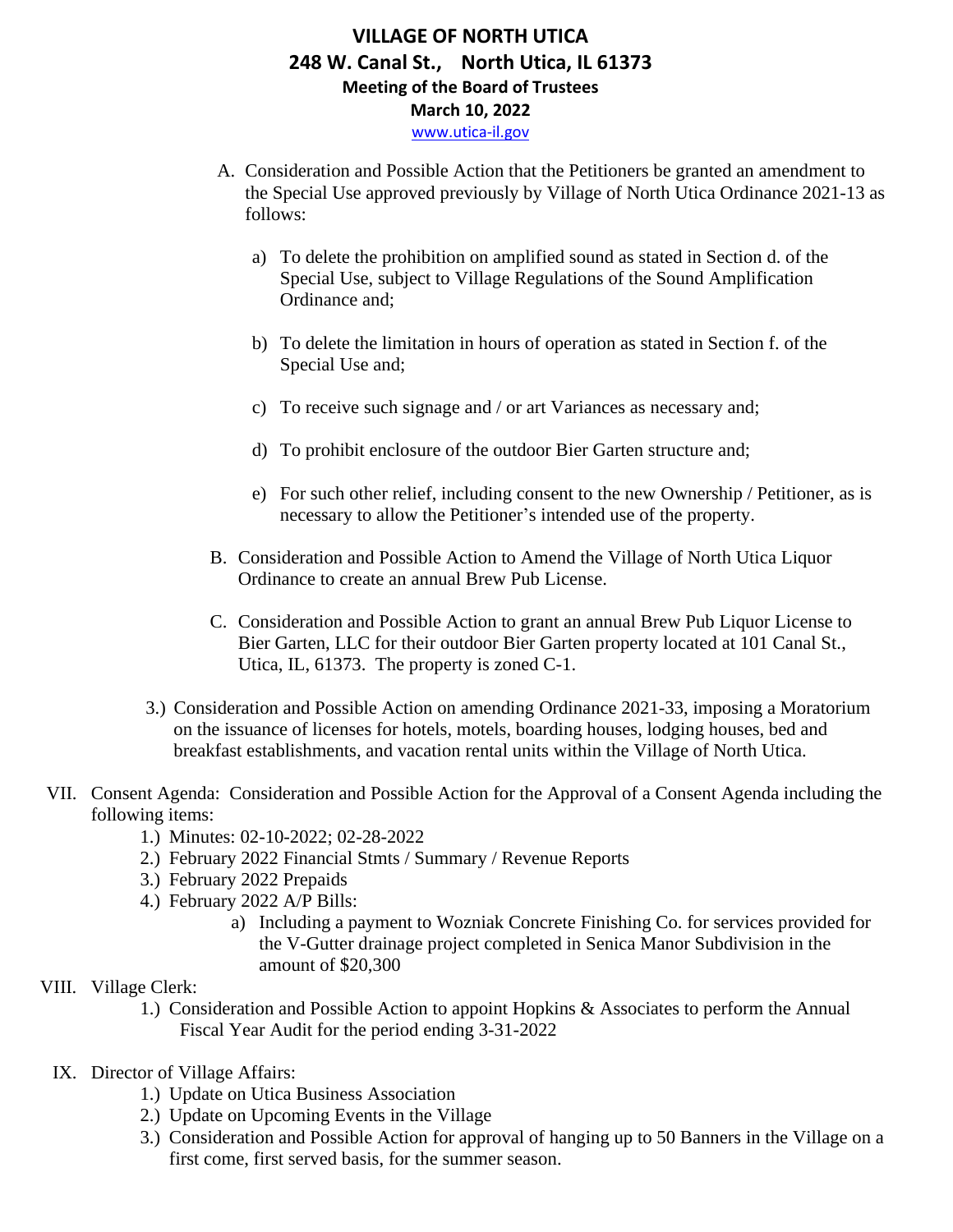[www.utica-il.gov](http://www.utica-il.gov/)

- 4.) Consideration and Possible Action regarding the purchase of playground equipment at a cost not to exceed \$14,032; Cost of equipment will be donated to the Village in the amount of \$12,492.
- X. Village Treasurer
- XI. Police Department Chief Damron
- XII. Building / Zoning Enforcement Officer
- XIII. Maintenance Department / Public Works Director
	- 1.) Update Upcoming / Ongoing projects in the Village
	- 2.) Update 2022 Project List
- XIV. Village Engineer
	- 1.) Update Upcoming / Ongoing projects in the Village
	- 2.) Consideration and Possible Action on Consideration and Possible Action regarding the 2022 MFT Road Project in the Village of North Utica
		- a) Resolution for MFT Funds for the 2022 MFT Road Project
		- b) Approval of an Engineering base fee cost Agreement for the project
- XV. Committee / Trustee Reports:
	- 1.) Trustee Reports
	- 2.) Updates from Committees:
		- a) Village of North Utica Governmental Affairs Committee
		- b) Village of North Utica Fire & School Liaison Committee
		- c) Village of North Utica Zoning Ordinance Review Committee
- XVI. Public Comment
- XVII. Executive Session
	- 1.) The appointment, employment, compensation, discipline, performance or dismissal for specific employees
	- 2.) Pending Litigation
	- 3.) Purchase/Sale/Lease of Real Property
- XVIII. Possible Action regarding Executive Session items
	- 1.) The appointment, employment, compensation, discipline, performance or dismissal for specific employees
	- 2.) Pending Litigation
	- 3.) Purchase/Sale/Lease of Real Property
	- XIX. Adjournment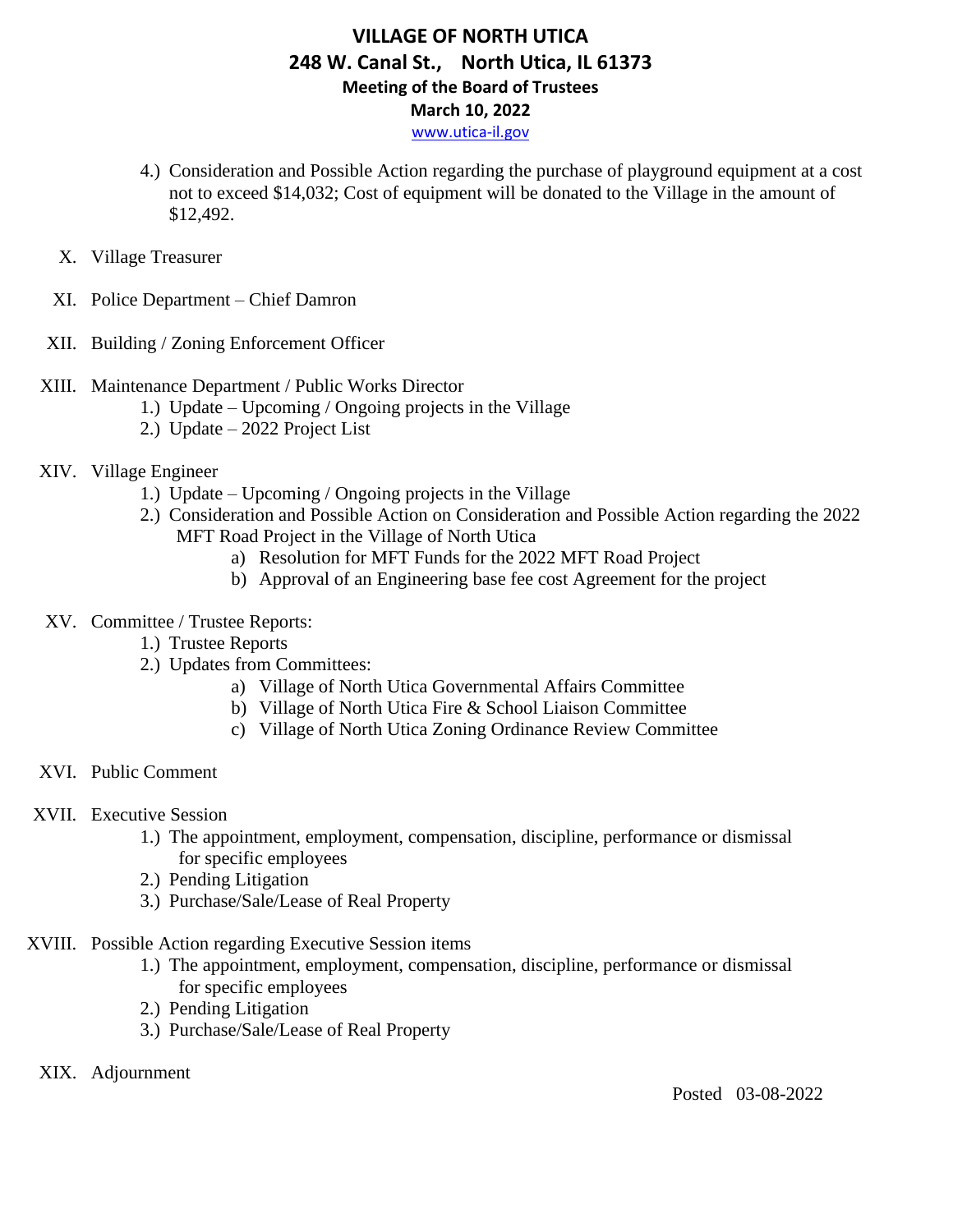#### **MINUTES**

At 7:03 pm the Meeting of the Board of Trustees was called to Order by Village President David Stewart who then led the Pledge of Allegiance. Village Clerk Laurie Gbur recorded the meeting attendance. Present at the meeting were Trustees John Schweickert, Nate Holland, Mary Pawlak, Debbie Krizel. Kylie Mattioda and Jim Schrader. Also present were Village Attorney Herb Klein, Director of Village Affairs Jamie Turczyn, Village Treasurer Jill Margis and Police Chief Rodney Damron. Village Engineer Kevin Heitz and Public Works Director / Zoning Enforcement Officer Curt Spayer were absent from the meeting.

Village President:

600 & 602 Norman St., Utica, IL 61373 - Letter of Intent and Contract Regarding Granting of Easement Agreements on properties located at 600 and 602 Norman St., Utica, IL 61373.

Village Attorney Klein provided a summary regarding consideration of the Village authorizing the Village President to enter into Letter(s) of Intent granting Easement Agreements on the property. There are two Cell Towers currently located on the properties. The Village has been receiving monthly rental income for leases of the properties. The Letters of Intent; Easement Agreement(s) being considered would grant a 99-year site easement on the property. At the previous meeting held on February 28, 2022, discussion was held regarding the properties. The item was Tabled pending further research and review. Attorney Klein stated that a super majority of the Village Board of Trustees is not required because the Village would not be selling the properties; The Village would instead be granting a 99-year site easement on the properties. It was then motioned by Trustee Schweickert, seconded by Trustee Holland to approve an Ordinance authorizing the Village President to enter into Letter(s) of Intent granting a 99-year site easement for properties located and 600 & 602 Norman St., Utica, IL 61373. ORD 2022-06

4 Yes (Schweickert, Pawlak, Holland, Krizel) 2 No (Schrader, Mattioda) Motion Carried

Build Illinois Bond Grant - Mayor Stewart then discussed the Build Illinois Bond Grant awarded to the Village in the amount of \$150,000. The funds will be allocated toward expenses for improvements being made to the I & M Canal. North Central Illinois Council of Government (NCICG) will administer the Grant for the Village at a cost in the amount of \$6,000. It was motioned by Trustee Pawlak, seconded by Trustee Schrader to approve an Ordinance entering into an agreement between the Village of North Utica and NCICG for the administration of the Build Illinois Bond Grant for improvements being made to the I & M Canal. ORD 2022- 07

6 Yes Motion Carried

2022 Outdoor Dining – The 2022 schedule for Outdoor Dining on Mill St. was discussed. The Village will close the road on April 25th to begin the clean up of the road and to allow businesses to begin setting up for the 2022 Outdoor Dining Season. The businesses can begin serving outside on April 27<sup>th</sup> and the season will end on October 30<sup>th</sup>. Mill St. will re-open to traffic on or before November 4, 2022. It was motioned by Trustee Holland, seconded by Trustee Schrader to approve a Resolution setting the schedule for the 2022 Outdoor Dining Season. R2022-01

6 Yes Motion Carried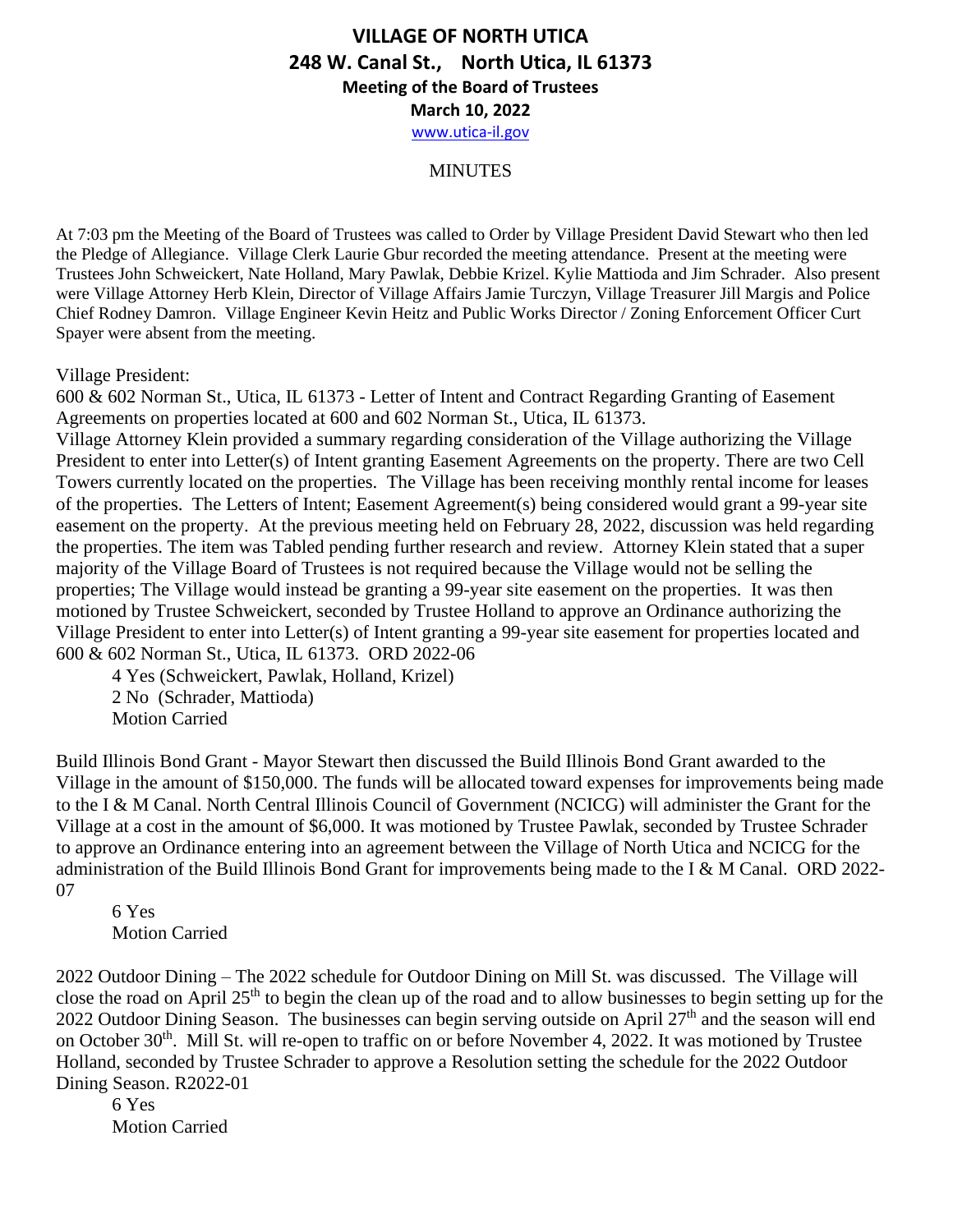#### **MINUTES**

Mayor Stewart then stated that IVAC is organizing their annual State of the Cities luncheon for local Municipal Officials and staff to share updates on their communities. The luncheon is being held on March 31, 2022 at Grand Bear Lodge. Anyone that would like to attend can let Jamie know so that the Village can provide an RSVP for the event.

Appearance Request: Chief Rodney Damron spoke on behalf of A.B.A.T.E. regarding Motorcycle Awareness. It was motioned by Trustee Schweickert, seconded by Trustee Krizel to approve the Proclamation recognizing Motorcycle Awareness month in the Village of North Utica as May 2022.

6 Yes Motion Carried

Village Attorney: Attorney Klein provided a brief summary of the Petition of Paul Gilbertson, proposed Tennant, and Dale Senica, Owner of property located at 142 Mill St., Utica, IL, 61373. The Petitioners are seeking a Special Use and other requests regarding the operation of a Tattoo and Piercing Parlor on the property which is located in the C-1 Zoning District.

There was no opposition to the Petition and the Planning Commission was unanimous in their recommendation(s) to approve the Petition. Mr. Gilbertson also provided a rendering of the proposed signage for his business which was also recommended to be approved. It was then motioned by Trustee Krizel, seconded by Trustee Schrader to approve an Ordinance amending the Zoning Code Section 10-8B-3 to create and allow as a Special Use, the operation of a Tattoo and Piercing Parlor in the Commercial Zoning Districts; C-1, C-2, and C-3. ORD 2022-08

6 Yes Motion Carried

It was then motioned by Trustee Schrader, seconded by Trustee Schweickert to approve and Ordinance granting a Special Use for the operation of a Tattoo and Piercing Parlor, subject to outdoor painting and improvements to be approved by the Zoning Enforcement Officer, on property located at 142 Mill St., Utica, IL, 61373; in the C-1 Zoning District. ORD 2022-09

6 Yes Motion Carried

Attorney Klein then provided a brief summary of the Petition of Hive Holdings, LLC and Bier Garten, LLC as Owner and Petitioner. Such are the successors in interest to Lucas Goucher and Railside Real Estate, LLC. Petitioner is seeking to amend a previously granted Special Use under the Village of North Utica Zoning Ordinance, Section 10-8A-3, regarding the operation of an Outdoor Seasonal Bar and such Signage and Art Display Variances as necessary. The Tract of land affected is at the southwest corner of Canal St. and Mill St., Utica, IL, 61373. The property is zoned C-1. During the Public Hearing, the Petitioners had explained to the Planning Commission that the schedule for construction that they had initially presented in 2021 was met with several delays due to shipping and the limitation of being able to purchase the materials. There were also construction delays due to weather. he original Special Use was granted in 2021 with a prohibition on sound amplification and a limitation of the hours of operation for the Bier Garten. The Petitioners had initially thought that they would like a seasonal business however, they have reconsidered now, stating that they would like to have the ability to participate in other Village events and they would like to be able to be open at their discretion at other times during the year. The Planning Commission made the recommendation to approve the Petition.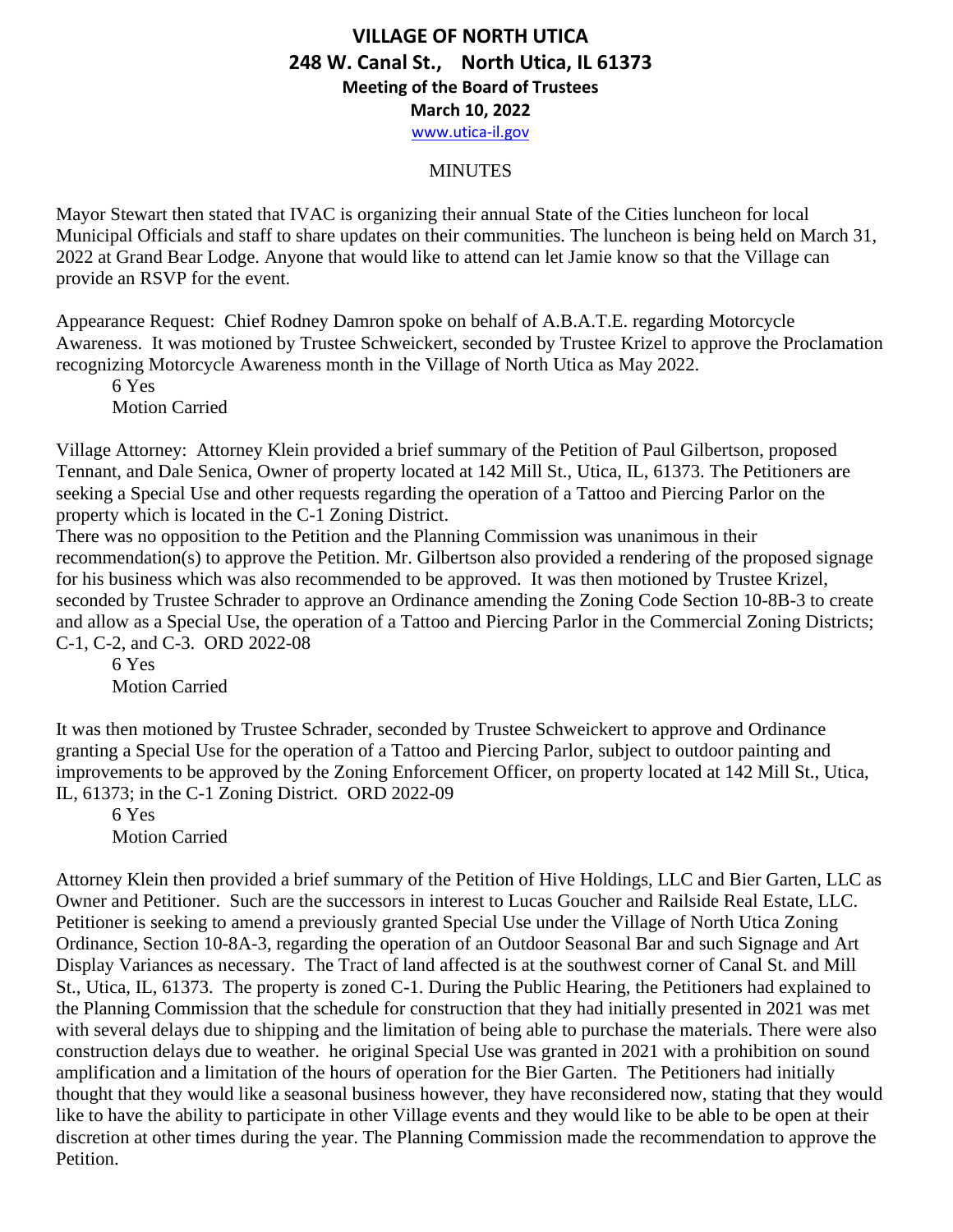#### **MINUTES**

Utica business Owners Jen Cetwinski (Bruce & Ollies) and Kelly Waters (Skoog's Pub & Grill) made no objections to the Petitioners request to be allowed to have outdoor music on their property. The Petitioners stated that they will work with the Mill St. businesses to create an outdoor music schedule that everyone agrees with. Ms. Waters did oppose the Petitioners request to be allowed to operate year-round however, she agreed that they should be able to participate in events. The Petitioners stated that although they are not planning to be open throughout the winter, they would like to take advantage of nice weather and events. They also stated that they are a private business operating on private property therefore they would like to be able to operate year-round, weather permitting. The Planning Commission recommended approval of the Petition, subject to the outdoor structure not being fully-enclosed.

Trustee Krizel stated that she is concerned about people taking their drinks, leaving the area and walking around outside, away from the outdoor establishment. Trustee Pawlak agreed.

Mayor Stewart stated that the Village will continue to patrol the area so that people are not walking throughout the community with open containers of alcohol.

Trustee Schrader agreed with Mayor Stewart and stated that the North Utica Police Department is very visible within the community.

Trustee Krizel shared a concern that people walking out of the Bier Garten area with open containers could become an issue since the Bier Garten is not attached to a building or restaurant and therefore it's not enclosed. She also asked Mr. Goucher if they have a similar outdoor seating area at their facility in Elburn, IL. Mr. Goucher stated that the outdoor seating area (the beer garden) in Elburn is on a separate parcel and that it is policed to be sure that all open containers remain on the property.

Trustee Schweickert shared his concerns about allowing the Bier Garten to have amplified music however, if the businesses will work together to create an agreed upon schedule for the music, he believed that to be a good compromise.

Trustee Schrader asked Mr. Goucher if the art work and additional construction would be completed soon. Mr. Goucher stated that they hope to have the art work completed very soon, weather permitting.

Following the discussion, it was then motioned by Trustee Holland, seconded by Trustee Schrader to approve an Ordinance amending the Special Use to delete the limitation of hours, delete the prohibition of sound amplification and subject to the structure not being fully enclosed. ORD 2022-10

4 Yes (Schrader, Schweickert, Holland, Mattioda) 2 No (Krizel, Pawlak) Motion Carried

Consideration to Amend the Village of North Utica Liquor Ordinance to create an annual Brew Pub License – No Action was taken on this item. The Village currently has a Class J Craft Distillery Liquor License which already meets the requirements of a Brew Pub Liquor License.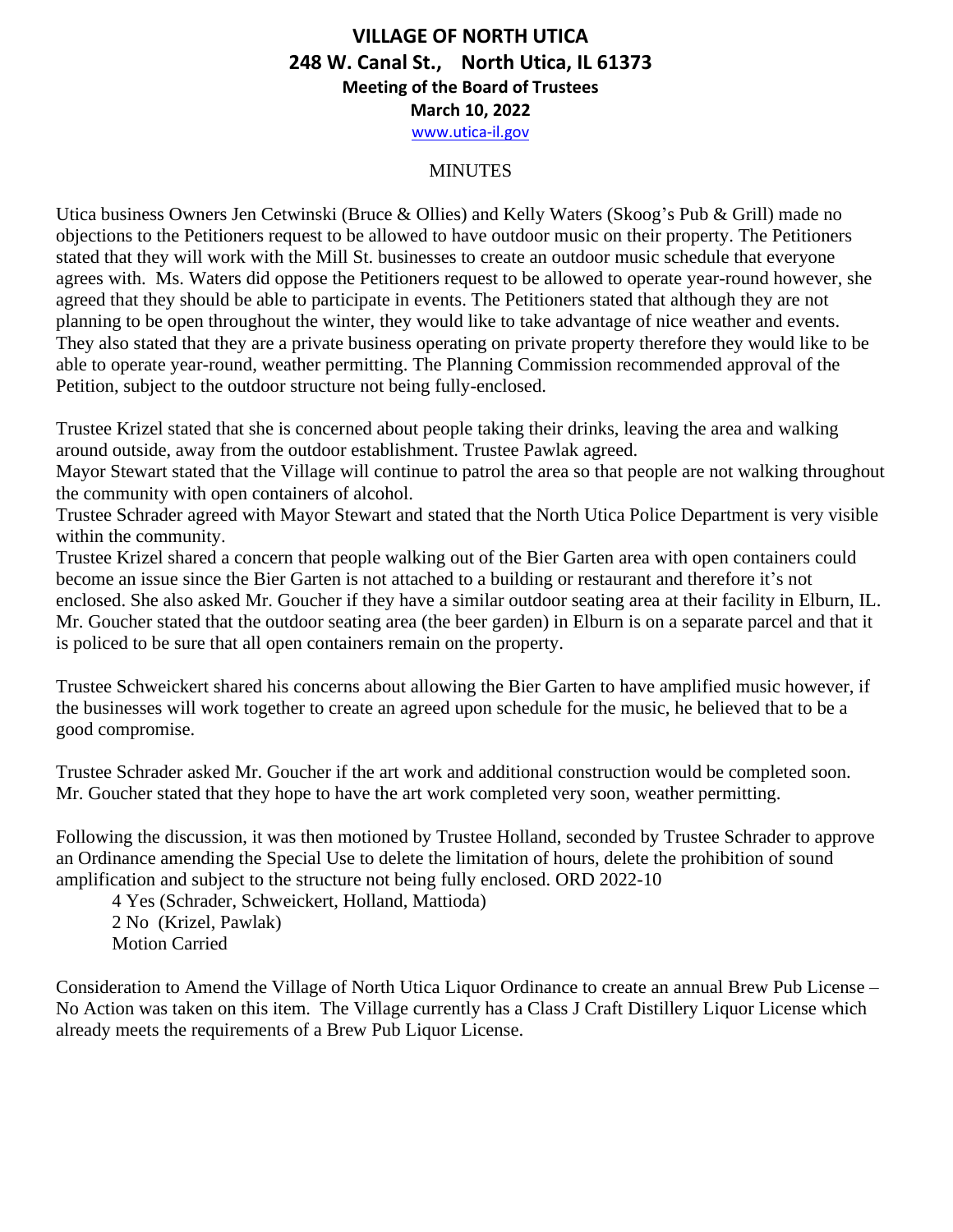[www.utica-il.gov](http://www.utica-il.gov/)

### **MINUTES**

Consideration on amending Ordinance 2021-33, imposing a Moratorium on the issuance of licenses for hotels, motels, boarding houses, lodging houses, bed and breakfast establishments, and vacation rental units within the Village of North Utica. – The Village previously imposed a Moratorium however because it will take the Village Board additional time to review the separate Ordinances, the Moratorium would be extended until September 9, 2022. It was then motioned by Trustee Krizel, seconded by Trustee Pawlak to approve an Ordinance amending Ordinance 2021-33 imposing a Moratorium on the issuance of licenses for hotels, motels, boarding houses, lodging houses, bed and breakfast establishments, and vacation rental units within the Village of North Utica; The Moratorium will be extended until September 9, 2022. ORD 2022-11

6 Yes Motion Carried

Consent Agenda: It was motioned by Trustee Schrader, seconded by Trustee Pawlak to approve the Consent Agenda as follows:

- 1.) Minutes: 02-10-2022; 02-28-2022
- 2.) February 2022 Financial Stmts / Summary / Revenue Reports
- 3.) February 2022 Prepaids
- 4.) February 2022 A/P Bills:
	- a) Including a payment to Wozniak Concrete Finishing Co. for services provided for the V-Gutter drainage project completed in Senica Manor Subdivision in the amount of \$20,300

6 Yes Motion Carried

Village Clerk: Village Clerk Laurie Gbur spoke about the appointment of the Auditor for the Village of North Utica Audit, Fiscal Year ending 3-31-2022. Hopkins and Associates has performed the Audit annually for the Village for several years, as well as providing assistance throughout the year as needed. The cost for this years Audit will be \$9,300. It was motioned by Trustee Schweickert, seconded by Trustee Krizel to approve the appointment of Hopkins and Associates for the Audit; Fiscal Year ending 3-31-2022.

6 Yes Motion Carried

Director of Village Affairs: Director Turczyn provided an update on events being held in the Village. St. Pat's Parade – the annual St. Pat's Parade will be held on Saturday, March 12, 2022 at 5 pm. 2022 Banner Program – The Village will re-hang banners that residents have purchased over the past few years, recognizing their loved ones and honoring their service. There are only 50 poles available so this will be on a first come, first serve basis. The banners will be hung from May until after the Veteran's Parade and there will be no charge to the residents. It was motioned by Trustee Pawlak, seconded by Trustee Schweickert to approve the 2022 Banner Program.

6 Yes Motion Carried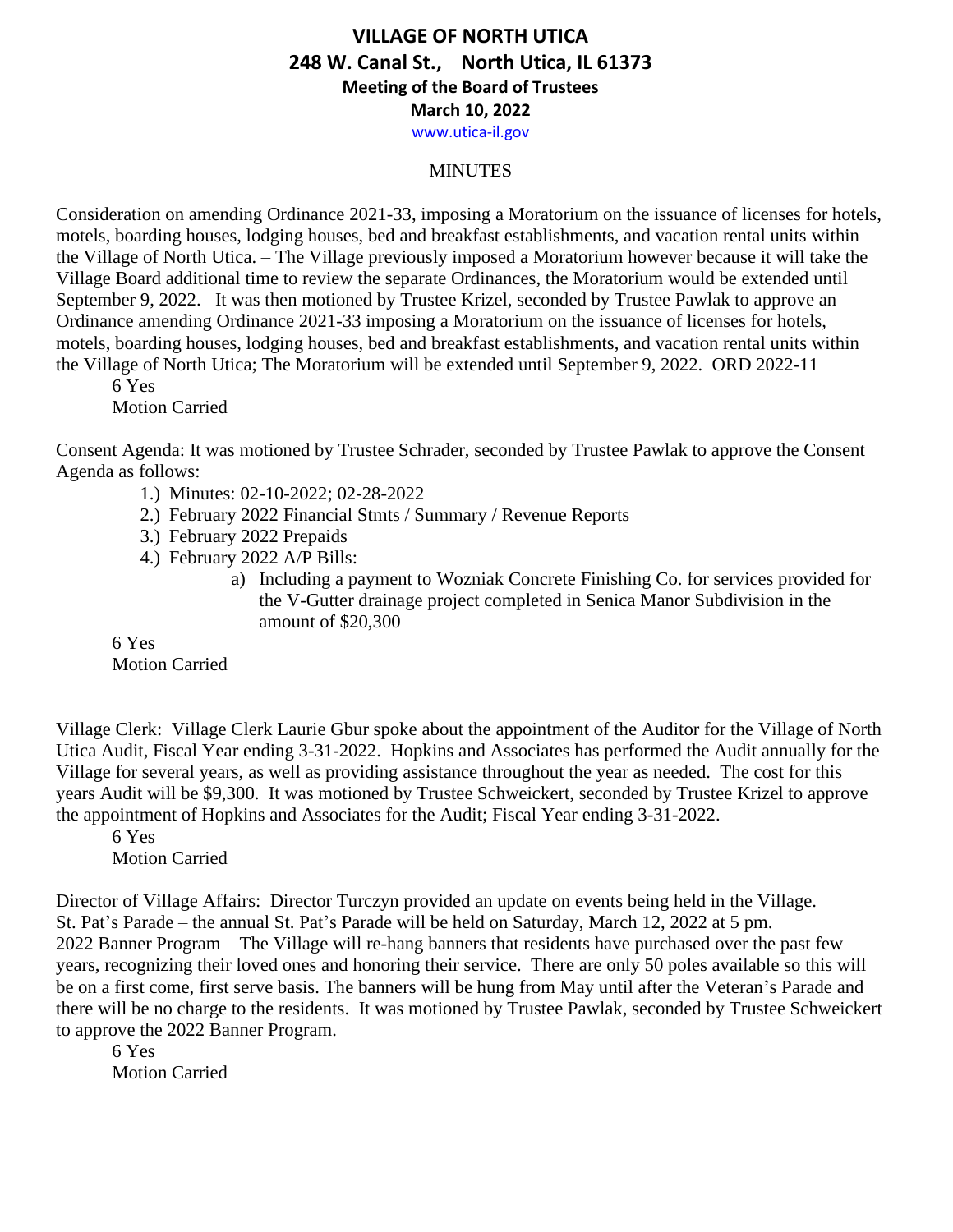[www.utica-il.gov](http://www.utica-il.gov/)

#### **MINUTES**

Playground Equipment – A donation of Playground Equipment is being made to the Village for Magnuson Park. The total cost of the equipment is \$14,032 of which \$12,492 will be donated by a resident. The Village will pay for the shipping cost in the amount of \$1,540. It was motioned by Trustee Schrader, seconded by Trustee Pawlak to approve the purchase of Playground Equipment at a cost not to exceed \$14,032.

6 Yes Motion Carried

Village Treasurer: NONE

Police Department: Chief Damron stated that the Department has participated in the National Child Safety Program for Drug Education and Awareness. Approx. \$1,100 was raised for the program and donations were received from several Utica businesses.

Chief Damron then provided a brief update on reports during the years 2019, 2020 and 2021. Approx. \$16,482 was collected in fines in 2021.

Building / Zoning Enforcement Officer: Absent

Maintenance Department: Absent (Snow Plowing)

Village Engineer: Village Engineer Heitz was absent from the meeting. Mayor Stewart provided a brief update on the status of the upcoming MFT Road Project. A street Assessment is being completed and the Village project is estimated at approx. \$375,000.

It was motioned by Trustee Schrader, seconded by Trustee Krizel to approve a Resolution for MFT Funds in the amount of \$375,000 for the 2022 MFT Road Project. R2022-02

6 Yes Motion Carried

It was then motioned by Trustee Pawlak, seconded by Trustee Holland to approve an Engineering base fee cost Agreement for the 2022 MFT Road Project.

6 Yes Motion Carried

#### Committee / Trustee Reports:

There had been several calls regarding blasting from LaFarge. The residents could feel their homes shake and some of them stated that things had fallen off of their shelves. The blasts were significant and the residents are concerned about damage to their properties. Mayor Stewart will reach out to LaFarge to request their attendance at the next meeting to respond to questions and provide updates.

Public Comment: NONE

Executive Session: NONE